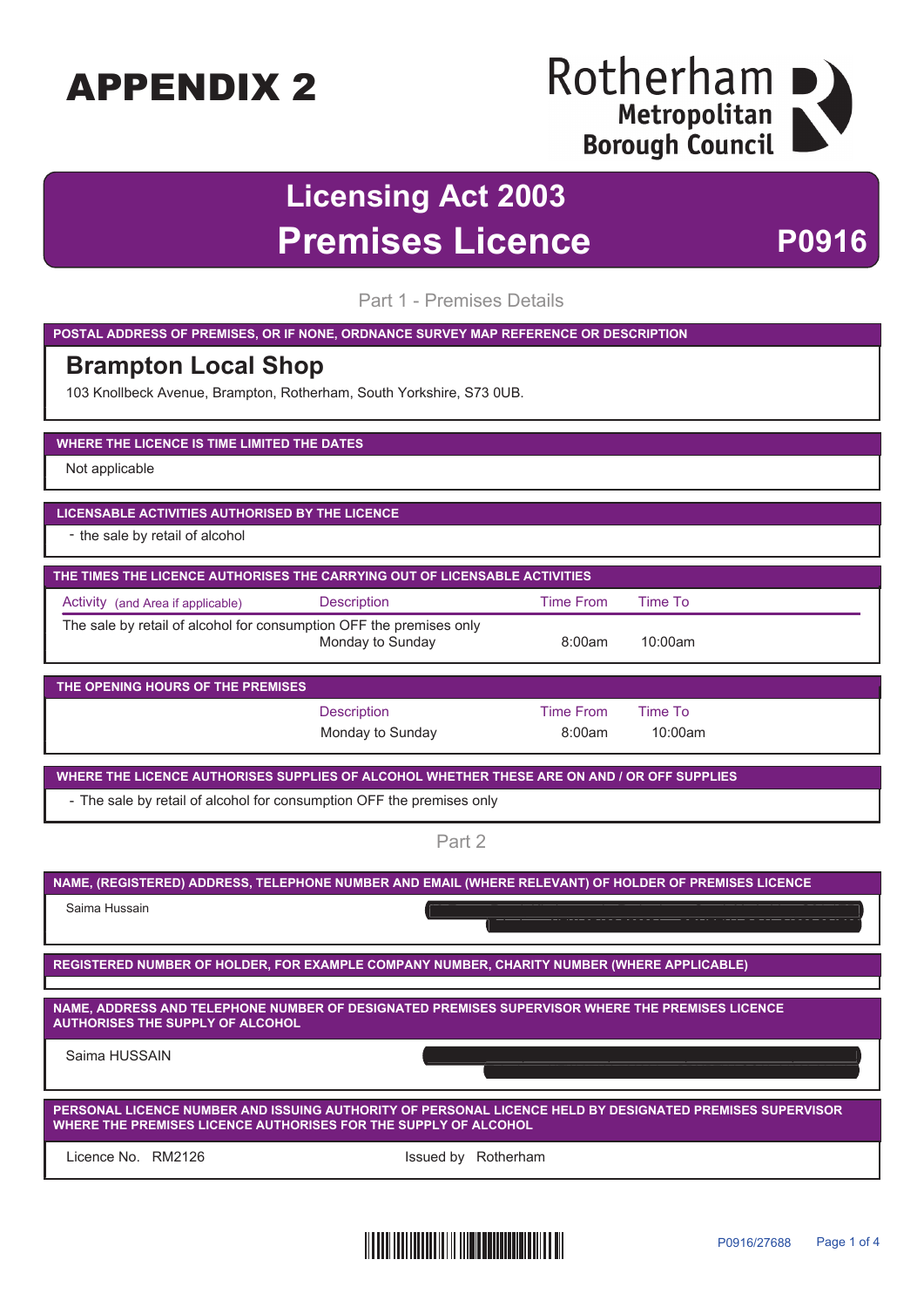## Rotherham Metropolitan **Borough Council**

## **Licensing Act 2003** Premises Licence P0916

#### **Annex 1 Mandatory Conditions**

**1** No supply of alcohol may be made under the premises licence:-

**a** at a time when there is no designated premises supervisor in respect of the premises licence,

or

**ANNEXES**

**b** at a time when the designated premises supervisor does not hold a personal licence or his personal licence is suspended.

- **2** Every supply of alcohol under the premises licence must be made or authorised by a person who holds a personal licence.
- **3.** The premises licence holder shall ensure that an age verification policy applies to the premises in relation to the sale or supply of alcohol.

The policy must require individuals who appear to the responsible person to be under 18 years of age (or such older age as may be specified in the policy) to produce on request, before being served alcohol, identification bearing their photograph, date of birth and a holographic mark.

#### **Annex 2 Conditions consistent with operating schedule**

#### **Prevention of Crime and Disorder**

1. The licence holder shall ensure that CCTV is installed at the premises and maintained in working order at all times.

#### **Public Safety**

2. The licence holder shall ensure that all fire risk assessments are in place and kept up to date.

#### **Prevention of Public Nuisance**

3 The licence holder shall ensure that any groups of people congregating outside the premises are moved on.

#### **Protection of Children from Harm**

- 4 The licence holder shall operate the 'Challenge 25' proof of age scheme.
- 5 The licence holder shall maintain a refusals register which shall be made available for inspection upon request by an authorised officer of the Council or Police.

#### **Annex 3 Conditions attached after a Hearing of Licensing Authority**

None.

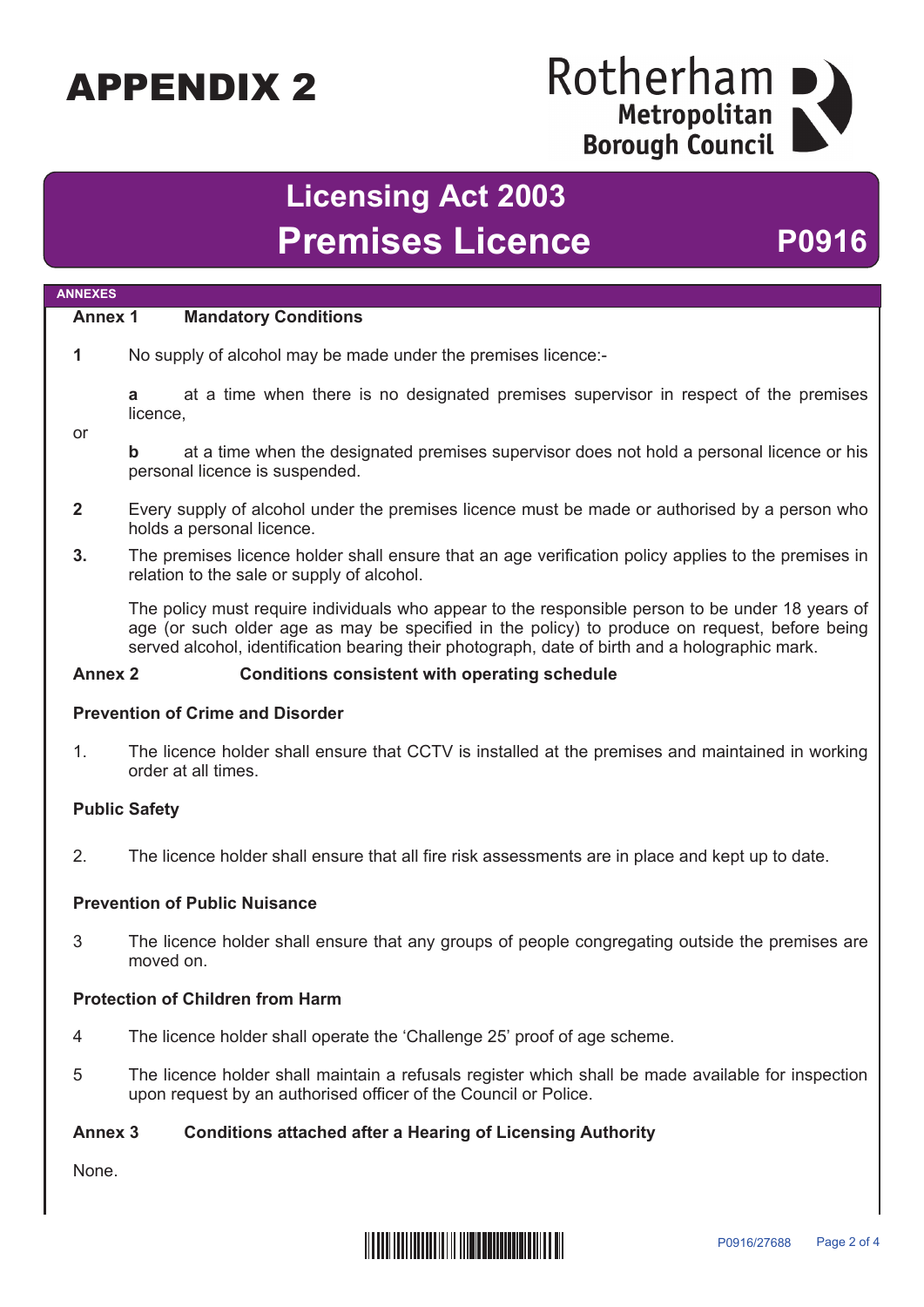# Rotherham<br>
Metropolitan<br>
Borough Council

## **Licensing Act 2003 Premises Licence P0916**

| <b>ANNEXES</b> continued |              |
|--------------------------|--------------|
| Annex 4                  | <b>Plans</b> |
|                          |              |
| See attached.            |              |
|                          |              |
|                          |              |
|                          |              |
|                          |              |
|                          |              |
|                          |              |
|                          |              |
|                          |              |
|                          |              |
|                          |              |
|                          |              |
|                          |              |
|                          |              |